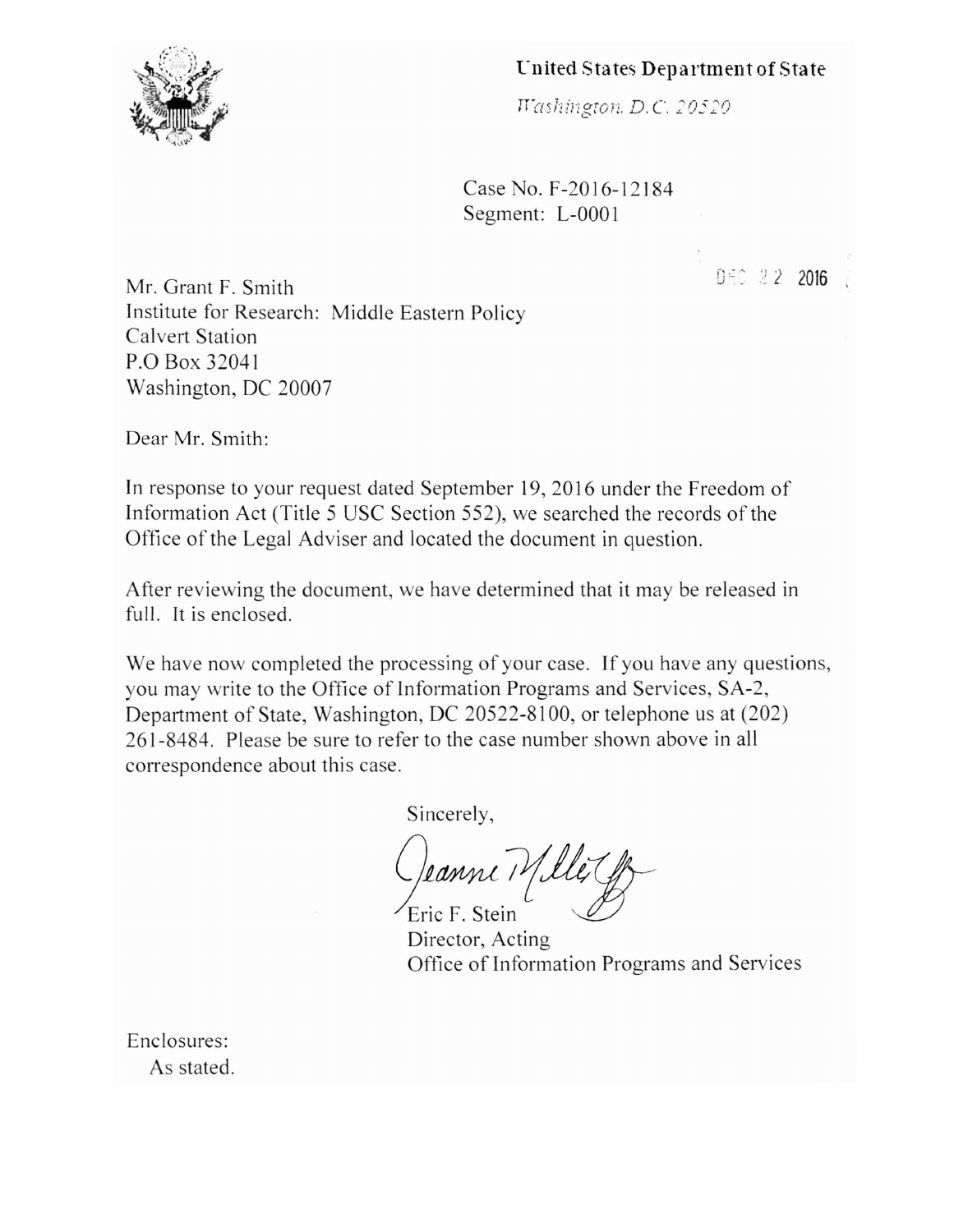## MEMORANDUM OF UNDERSTANDING

## $(MOU)$

The United States and Israel reaffirm the importance of continuing annual U.S. military assistance to Israel and cooperative missile defense programs in a way that enhances Israel's security and strengthens the bilateral relationship between our two countries.

I. Foreign Military Financing Grant Assistance

Reflecting the unshakable commitment of the United States to Israel's security, the United States supports increased levels of Foreign Military Financing (FMF) grant assistance to Israel in future years to help Israel meet its security requirements. Pursuant to this understanding, over the ten-year period beginning in Fiscal Year (FY) 2019 and ending in FY 2028, FMF grant assistance would be at \$3.3 billion annually. Total FMF grant assistance over the course of this understanding would equal \$33 billion. Both the United States and Israel jointly commit to respect the FMF levels specified in this MOU, and not to seek changes to the FMF levels for the duration of this understanding.

With respect to FMF grant assistance, the United States notes the importance of making FMF resources available to finance the purchase of U.S. military goods and services in the United States. Both sides jointly understand that the amount of FMF grants available for Off Shore Procurement (OSP) should be phased out, such that funding for OSP is to be available according to the following schedule: \$815.3 million in FY 2019, \$805.3 million in FY 2020, \$795.3 million in FY 2021, \$785.3 million in FY 2022, \$775.3 million in FY 2023, \$725.3 million in FY 2024, \$450.3 million in FY 2025, \$250.3 million in FY 2026, \$250.3 million in FY 2027, and \$0 in FY 2028.

II. Missile and Rocket Defense Cooperative Programs

Further reflecting the unshakable commitment of the United States to Israel's security, and recognizing the importance to Israel's security of effective missile, rocket, and projectile defense, the United States supports funding for cooperative programs to develop, produce, and procure missile, rocket, and projectile defense capabilities to help Israel meet its security needs and to help develop and enhance U.S. missile defense capabilities. Such funding should, over a ten year period beginning in FY 2019 and ending in FY 2028, be provided at the level of \$500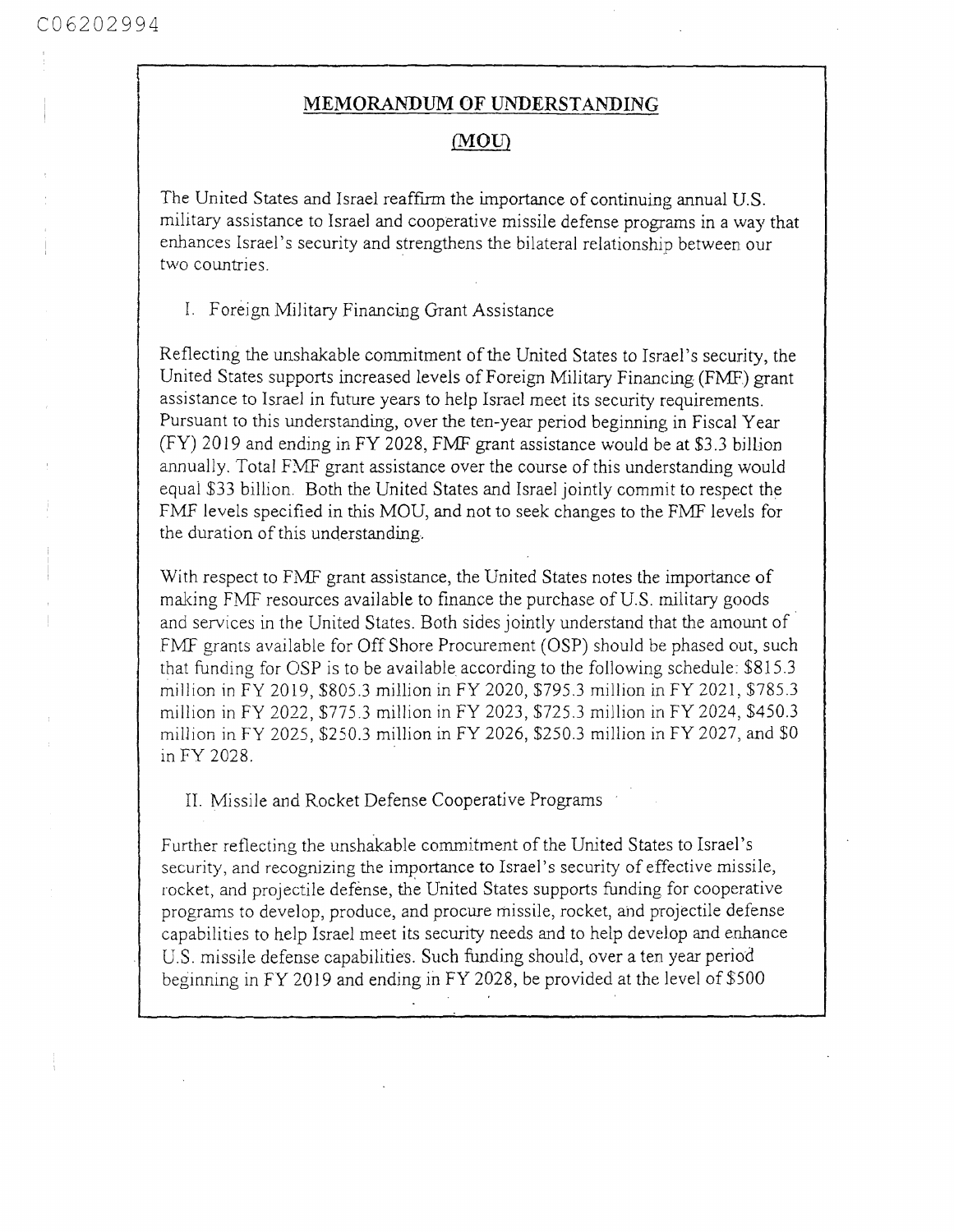million per year. Total funding over the course of this understanding would equal \$5 billion. This level of funding is not associated with any particular quantity of the Iron Dome, David's Sling, Arrow 3 weapon systems, components or interceptors. Consistent with past practice, the United States and Israel are to enter into separate bilateral agreements for such cooperative programs.

The United States and Israel jointly understand that missile defense funds are to be used primarily for the purposes of developing and procuring articles and services necessary to missile, rocket, and projectile defense systems for the defense of Israel. Both sides jointly understand that any U.S. funds provided for these purposes should be made available on the basis of best efforts at matching financial and non-financial contributions by Israel for such systems, as negotiated in the memoranda of agreement. The United States and Israel note the importance of maximizing co-production of parts and components of such defense systems in the United States, at a level equal to or greater than 50 percent of U.S.-appropriated funds for production, or as negotiated in the production memoranda of agreement.

Based upon their comprehensive discussions, both sides jointly commit to respect the missile defense funding levels specified in this MOU, and Israel commits not to seek additional missile defense funding from the United States for the duration of this understanding, except in exceptional circumstances as may be jointly agreed by the U.S. administration and Israel, such as in the event of a major armed conflict involving Israel.

III. Purposes of U.S. Security Assistance, Promotion of Effective Cooperation, Transparency, and Accountability

Both governments are committed to the most efficient expenditure of security funds. Both sides understand that the ultimate intent of FMF assistance is to help enable Israel to defend itself by itself and develop long-term capacity, primarily through the acquisition of advanced capabilities that are available from the United States. Accordingly, with the commencement of this MOU, both sides understand that FMF is not intended for the purchase of fuel or other consumables. The United States and Israel intend to continue their active dialogue on security and security policy in existing bilateral committees. The two sides expect, through ongoing bilateral consultations, to maximize understanding and transparency regarding how U.S. funding is used for defense purposes in Israel, as well as how U.S. financial contributions to Israel's security relate to Israel's investment in its own security via the expenditure of its national funds. To that end, Israel is to provide: